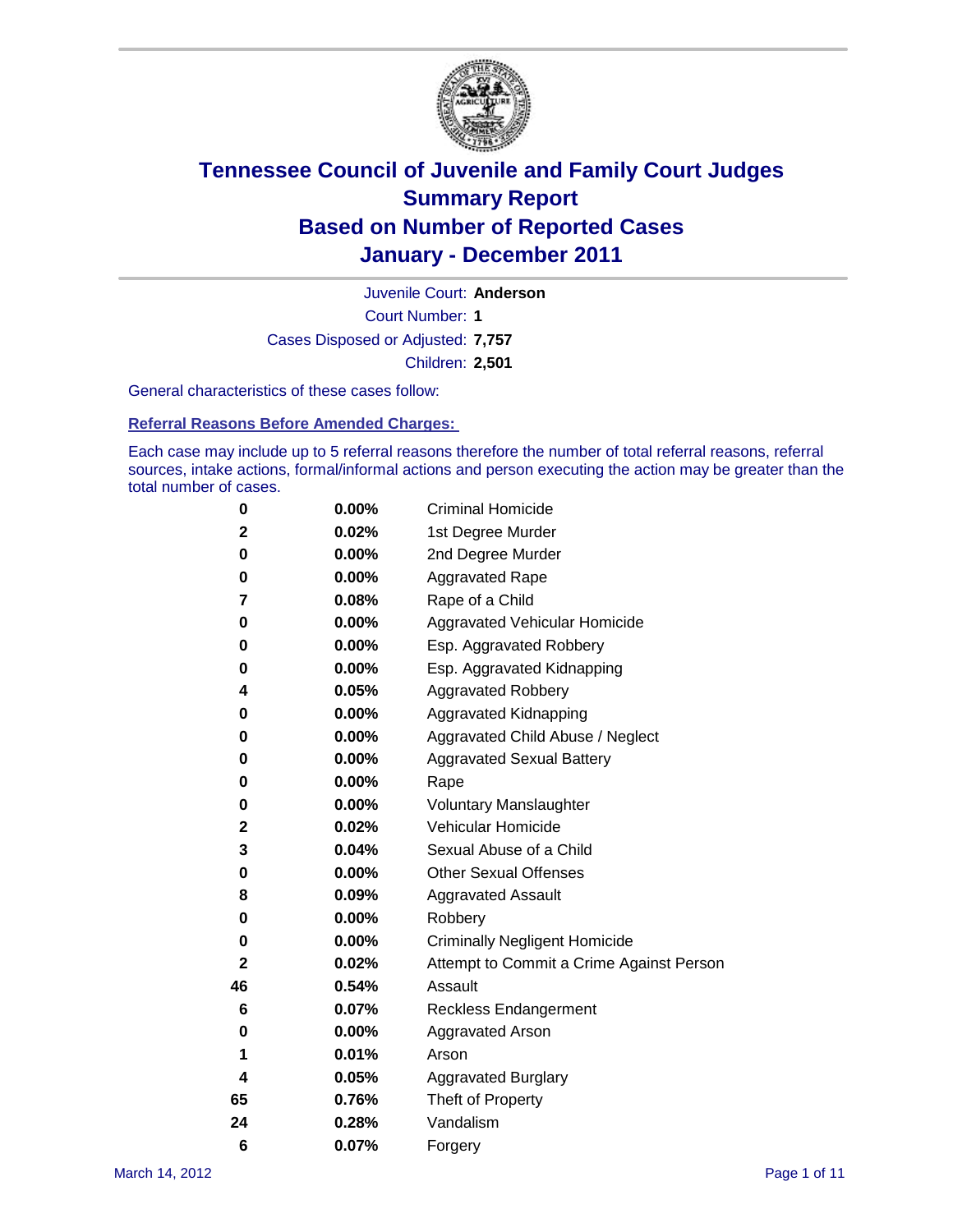

Juvenile Court: **Anderson**

Court Number: **1**

Cases Disposed or Adjusted: **7,757**

Children: **2,501**

#### **Referral Reasons Before Amended Charges:**

Each case may include up to 5 referral reasons therefore the number of total referral reasons, referral sources, intake actions, formal/informal actions and person executing the action may be greater than the total number of cases.

| $\bf{0}$    | 0.00%    | <b>Worthless Checks</b>                                     |
|-------------|----------|-------------------------------------------------------------|
| 0           | 0.00%    | Illegal Possession / Fraudulent Use of Credit / Debit Cards |
| 11          | 0.13%    | <b>Burglary</b>                                             |
| 1           | 0.01%    | Unauthorized Use of a Vehicle                               |
| 0           | $0.00\%$ | <b>Cruelty to Animals</b>                                   |
| $\bf{0}$    | 0.00%    | Sale of Controlled Substances                               |
| 16          | 0.19%    | <b>Other Drug Offenses</b>                                  |
| 12          | 0.14%    | Possession of Controlled Substances                         |
| $\mathbf 0$ | $0.00\%$ | <b>Criminal Attempt</b>                                     |
| 7           | 0.08%    | Carrying Weapons on School Property                         |
| 1           | 0.01%    | Unlawful Carrying / Possession of a Weapon                  |
| 8           | 0.09%    | <b>Evading Arrest</b>                                       |
| 1           | 0.01%    | Escape                                                      |
| 1           | 0.01%    | Driving Under Influence (DUI)                               |
| 8           | 0.09%    | Possession / Consumption of Alcohol                         |
| 10          | 0.12%    | Resisting Stop, Frisk, Halt, Arrest or Search               |
| 1           | 0.01%    | <b>Aggravated Criminal Trespass</b>                         |
| 0           | $0.00\%$ | Harassment                                                  |
| 0           | 0.00%    | Failure to Appear                                           |
| $\mathbf 2$ | 0.02%    | Filing a False Police Report                                |
| $\bf{0}$    | 0.00%    | Criminal Impersonation                                      |
| 18          | 0.21%    | <b>Disorderly Conduct</b>                                   |
| 4           | 0.05%    | <b>Criminal Trespass</b>                                    |
| 4           | 0.05%    | Public Intoxication                                         |
| 0           | $0.00\%$ | Gambling                                                    |
| 238         | 2.79%    | <b>Traffic</b>                                              |
| 3           | 0.04%    | Local Ordinances                                            |
| $\mathbf 0$ | 0.00%    | Violation of Wildlife Regulations                           |
| 25          | 0.29%    | Contempt of Court                                           |
| 0           | 0.00%    | Violation of Probation                                      |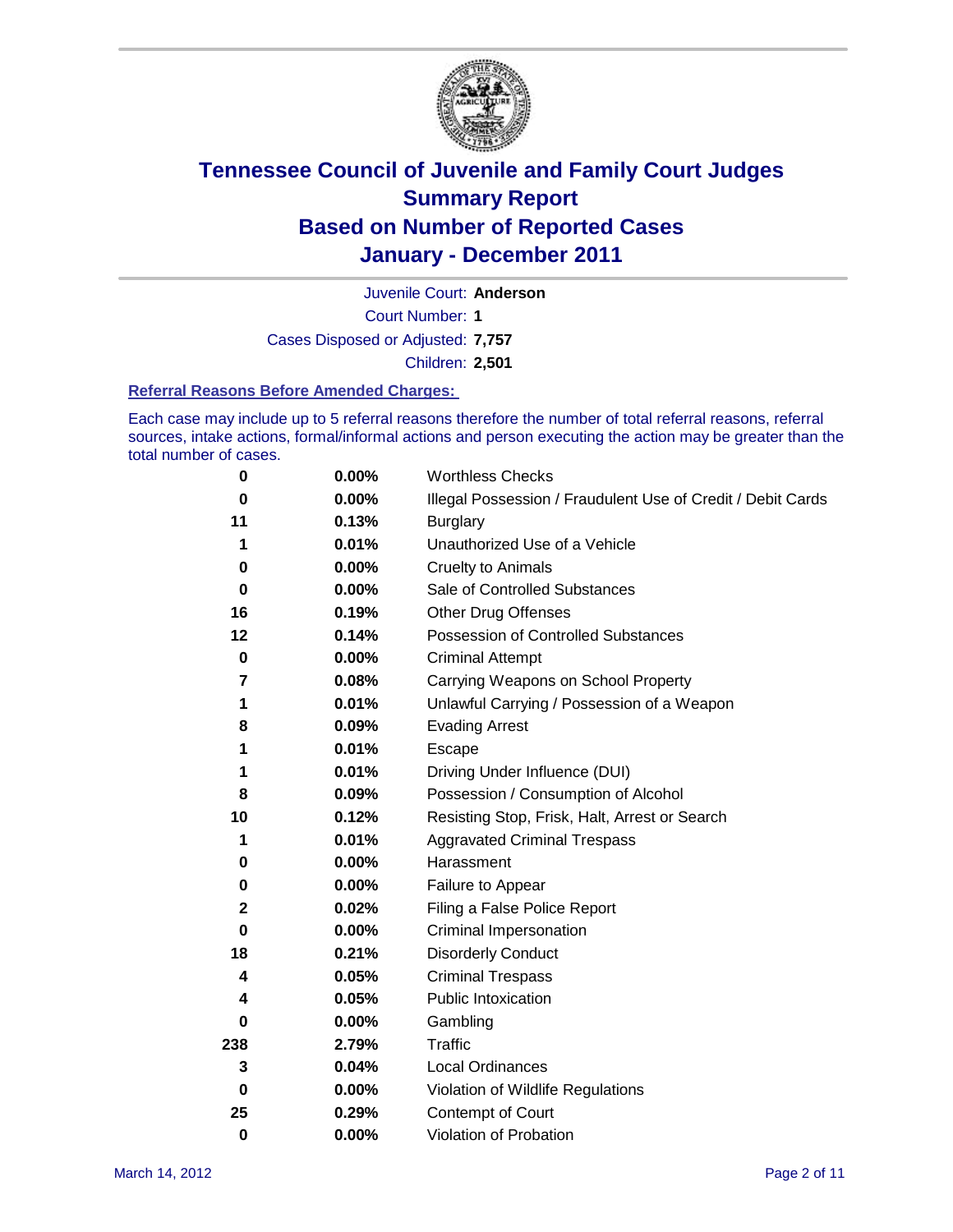

Court Number: **1** Juvenile Court: **Anderson** Cases Disposed or Adjusted: **7,757** Children: **2,501**

#### **Referral Reasons Before Amended Charges:**

Each case may include up to 5 referral reasons therefore the number of total referral reasons, referral sources, intake actions, formal/informal actions and person executing the action may be greater than the total number of cases.

| 0        | 0.00%    | <b>Violation of Aftercare</b>          |
|----------|----------|----------------------------------------|
| 36       | 0.42%    | Unruly Behavior                        |
| 284      | 3.33%    | Truancy                                |
| 42       | 0.49%    | In-State Runaway                       |
| $\bf{0}$ | $0.00\%$ | Out-of-State Runaway                   |
| 74       | 0.87%    | Possession of Tobacco Products         |
| 0        | 0.00%    | Violation of a Valid Court Order       |
| 0        | 0.00%    | <b>Violation of Curfew</b>             |
| 0        | 0.00%    | <b>Sexually Abused Child</b>           |
| 0        | 0.00%    | <b>Physically Abused Child</b>         |
| 518      | 6.08%    | Dependency / Neglect                   |
| 83       | 0.97%    | <b>Termination of Parental Rights</b>  |
| 0        | 0.00%    | <b>Violation of Pretrial Diversion</b> |
| 0        | 0.00%    | Violation of Informal Adjustment       |
| 5,754    | 67.56%   | <b>Judicial Review</b>                 |
| 0        | 0.00%    | <b>Administrative Review</b>           |
| 0        | $0.00\%$ | <b>Foster Care Review</b>              |
| 308      | 3.62%    | Custody                                |
| 36       | 0.42%    | Visitation                             |
| 21       | 0.25%    | Paternity / Legitimation               |
| 697      | 8.18%    | Child Support                          |
| 0        | 0.00%    | <b>Request for Medical Treatment</b>   |
| 0        | 0.00%    | <b>Consent to Marry</b>                |
| 113      | 1.33%    | Other                                  |
| 8,517    | 100.00%  | <b>Total Referrals</b>                 |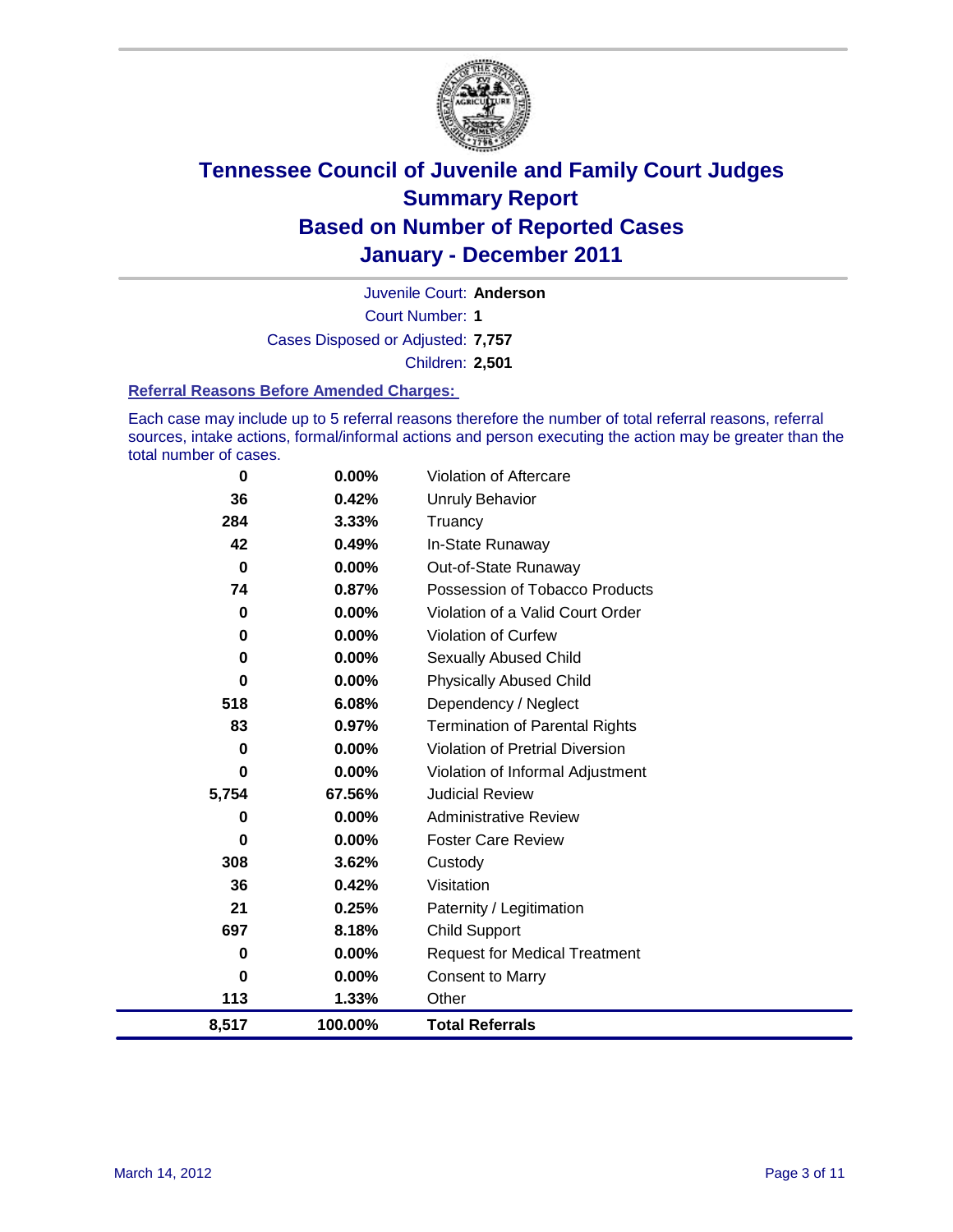

| Juvenile Court: Anderson           |                                   |                                   |  |  |  |
|------------------------------------|-----------------------------------|-----------------------------------|--|--|--|
| <b>Court Number: 1</b>             |                                   |                                   |  |  |  |
|                                    | Cases Disposed or Adjusted: 7,757 |                                   |  |  |  |
|                                    |                                   | Children: 2,501                   |  |  |  |
| <b>Referral Sources: 1</b>         |                                   |                                   |  |  |  |
| 613                                | 7.20%                             | <b>Law Enforcement</b>            |  |  |  |
| 210                                | 2.47%                             | Parents                           |  |  |  |
| 184                                | 2.16%                             | <b>Relatives</b>                  |  |  |  |
| $\bf{0}$                           | 0.00%                             | Self                              |  |  |  |
| 294                                | 3.45%                             | School                            |  |  |  |
| $\bf{0}$                           | 0.00%                             | <b>CSA</b>                        |  |  |  |
| 660                                | 7.75%                             | <b>DCS</b>                        |  |  |  |
| 714                                | 8.38%                             | <b>Other State Department</b>     |  |  |  |
| 0                                  | $0.00\%$                          | <b>District Attorney's Office</b> |  |  |  |
| 5,758                              | 67.61%                            | <b>Court Staff</b>                |  |  |  |
| 0                                  | 0.00%                             | Social Agency                     |  |  |  |
| 36                                 | 0.42%                             | <b>Other Court</b>                |  |  |  |
| 9                                  | 0.11%                             | Victim                            |  |  |  |
| $\mathbf{2}$                       | 0.02%                             | Child & Parent                    |  |  |  |
| $\bf{0}$                           | 0.00%                             | Hospital                          |  |  |  |
| 0                                  | 0.00%                             | Unknown                           |  |  |  |
| 37                                 | 0.43%                             | Other                             |  |  |  |
| 8,517                              | 100.00%                           | <b>Total Referral Sources</b>     |  |  |  |
| Age of Child at Referral: 2        |                                   |                                   |  |  |  |
| 680<br>27.19%<br>Ages 10 and Under |                                   |                                   |  |  |  |

| 2,501 | 100.00%       | <b>Total Child Count</b> |
|-------|---------------|--------------------------|
|       | $0.00\%$<br>0 | Unknown                  |
| 961   | 38.42%        | Ages 19 and Over         |
|       | 261<br>10.44% | Ages 17 through 18       |
|       | 13.15%<br>329 | Ages 15 through 16       |
|       | 172<br>6.88%  | Ages 13 through 14       |
|       | 3.92%<br>98   | Ages 11 through 12       |
|       | 680<br>21.19% | Ages 10 and Under        |

<sup>1</sup> If different than number of Referral Reasons (8517), verify accuracy of your court's data.

One child could be counted in multiple categories, verify accuracy of your court's data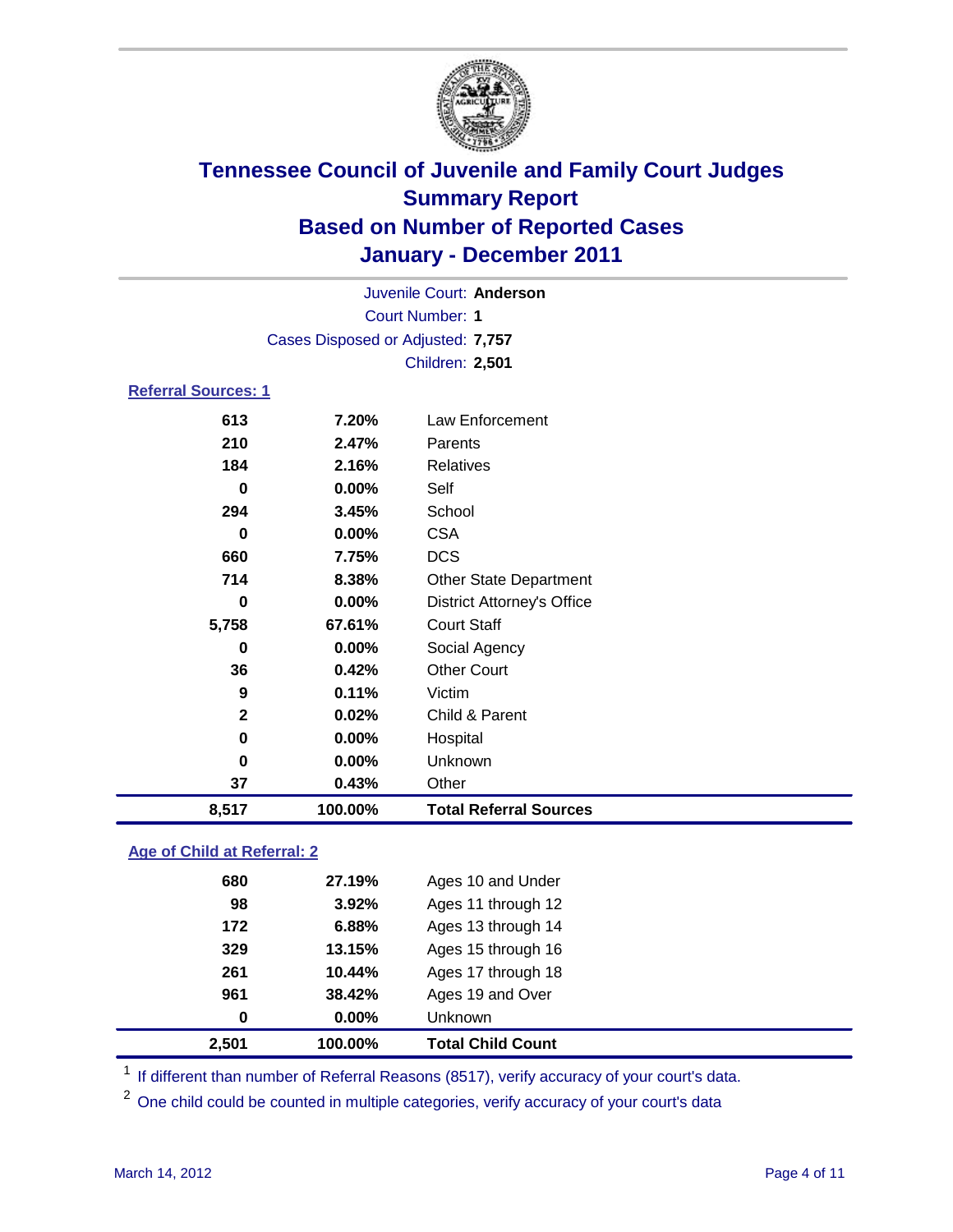

| Juvenile Court: Anderson                |                                   |                          |  |  |  |
|-----------------------------------------|-----------------------------------|--------------------------|--|--|--|
|                                         | <b>Court Number: 1</b>            |                          |  |  |  |
|                                         | Cases Disposed or Adjusted: 7,757 |                          |  |  |  |
|                                         |                                   | Children: 2,501          |  |  |  |
| Sex of Child: 1                         |                                   |                          |  |  |  |
| 1,466                                   | 58.62%                            | Male                     |  |  |  |
| 1,019                                   | 40.74%                            | Female                   |  |  |  |
| 16                                      | 0.64%                             | Unknown                  |  |  |  |
| 2,501                                   | 100.00%                           | <b>Total Child Count</b> |  |  |  |
| Race of Child: 1                        |                                   |                          |  |  |  |
| 2,148                                   | 85.89%                            | White                    |  |  |  |
| 233                                     | 9.32%                             | African American         |  |  |  |
| 0                                       | 0.00%                             | Native American          |  |  |  |
| 9                                       | 0.36%                             | Asian                    |  |  |  |
| 17                                      | 0.68%                             | Mixed                    |  |  |  |
| 94                                      | 3.76%                             | Unknown                  |  |  |  |
| 2,501                                   | 100.00%                           | <b>Total Child Count</b> |  |  |  |
| <b>Hispanic Origin: 1</b>               |                                   |                          |  |  |  |
| 8                                       | 0.32%                             | Yes                      |  |  |  |
| 909                                     | 36.35%                            | No                       |  |  |  |
| 1,584                                   | 63.33%                            | Unknown                  |  |  |  |
| 2,501                                   | 100.00%                           | <b>Total Child Count</b> |  |  |  |
| <b>School Enrollment of Children: 1</b> |                                   |                          |  |  |  |
| 941                                     | 37.62%                            | Yes                      |  |  |  |
| 803                                     | 32.11%                            | No                       |  |  |  |
| 757                                     | 30.27%                            | Unknown                  |  |  |  |
| 2,501                                   | 100.00%                           | <b>Total Child Count</b> |  |  |  |

<sup>1</sup> One child could be counted in multiple categories, verify accuracy of your court's data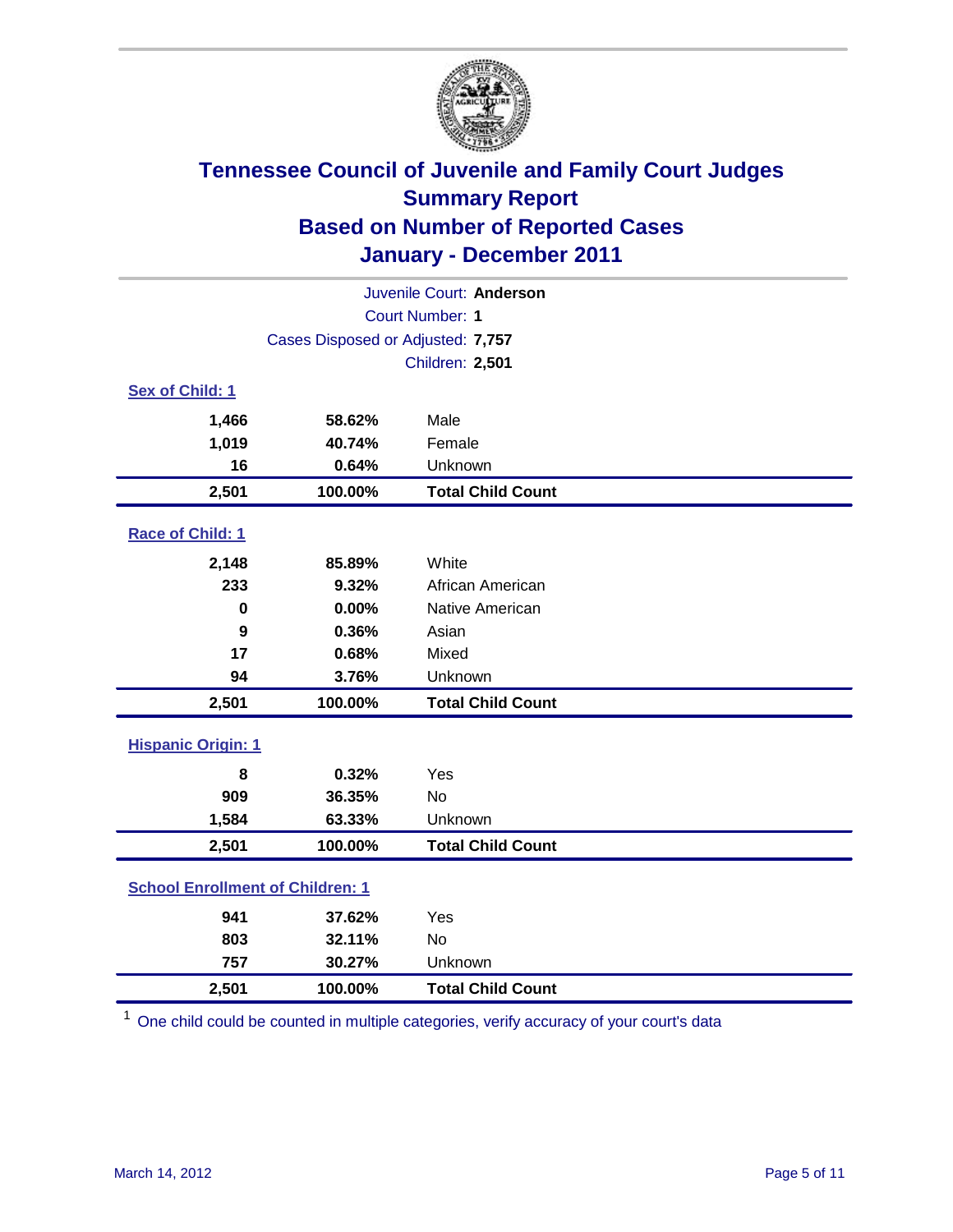

Court Number: **1** Juvenile Court: **Anderson** Cases Disposed or Adjusted: **7,757** Children: **2,501**

#### **Living Arrangement of Child at Time of Referral: 1**

| 2,501        | 100.00% | <b>Total Child Count</b>     |
|--------------|---------|------------------------------|
| 228          | 9.12%   | Other                        |
| 747          | 29.87%  | Unknown                      |
| 56           | 2.24%   | Independent                  |
| 4            | 0.16%   | In an Institution            |
| $\mathbf{2}$ | 0.08%   | In a Residential Center      |
| 3            | 0.12%   | In a Group Home              |
| 19           | 0.76%   | With Foster Family           |
| 3            | 0.12%   | With Adoptive Parents        |
| 160          | 6.40%   | <b>With Relatives</b>        |
| 145          | 5.80%   | With Father                  |
| 858          | 34.31%  | With Mother                  |
| 12           | 0.48%   | With Mother and Stepfather   |
| 7            | 0.28%   | With Father and Stepmother   |
| 257          | 10.28%  | With Both Biological Parents |
|              |         |                              |

### **Type of Detention: 2**

| 7,757 | 100.00%  | <b>Total Detention Count</b> |  |
|-------|----------|------------------------------|--|
| 0     | 0.00%    | Other                        |  |
| 7,741 | 99.79%   | Does Not Apply               |  |
| 0     | $0.00\%$ | <b>Unknown</b>               |  |
| 0     | $0.00\%$ | Psychiatric Hospital         |  |
| 1     | 0.01%    | Jail - No Separation         |  |
| 0     | $0.00\%$ | Jail - Partial Separation    |  |
| 8     | 0.10%    | Jail - Complete Separation   |  |
| 7     | 0.09%    | Juvenile Detention Facility  |  |
| 0     | $0.00\%$ | Non-Secure Placement         |  |
|       |          |                              |  |

<sup>1</sup> One child could be counted in multiple categories, verify accuracy of your court's data

<sup>2</sup> If different than number of Cases (7757) verify accuracy of your court's data.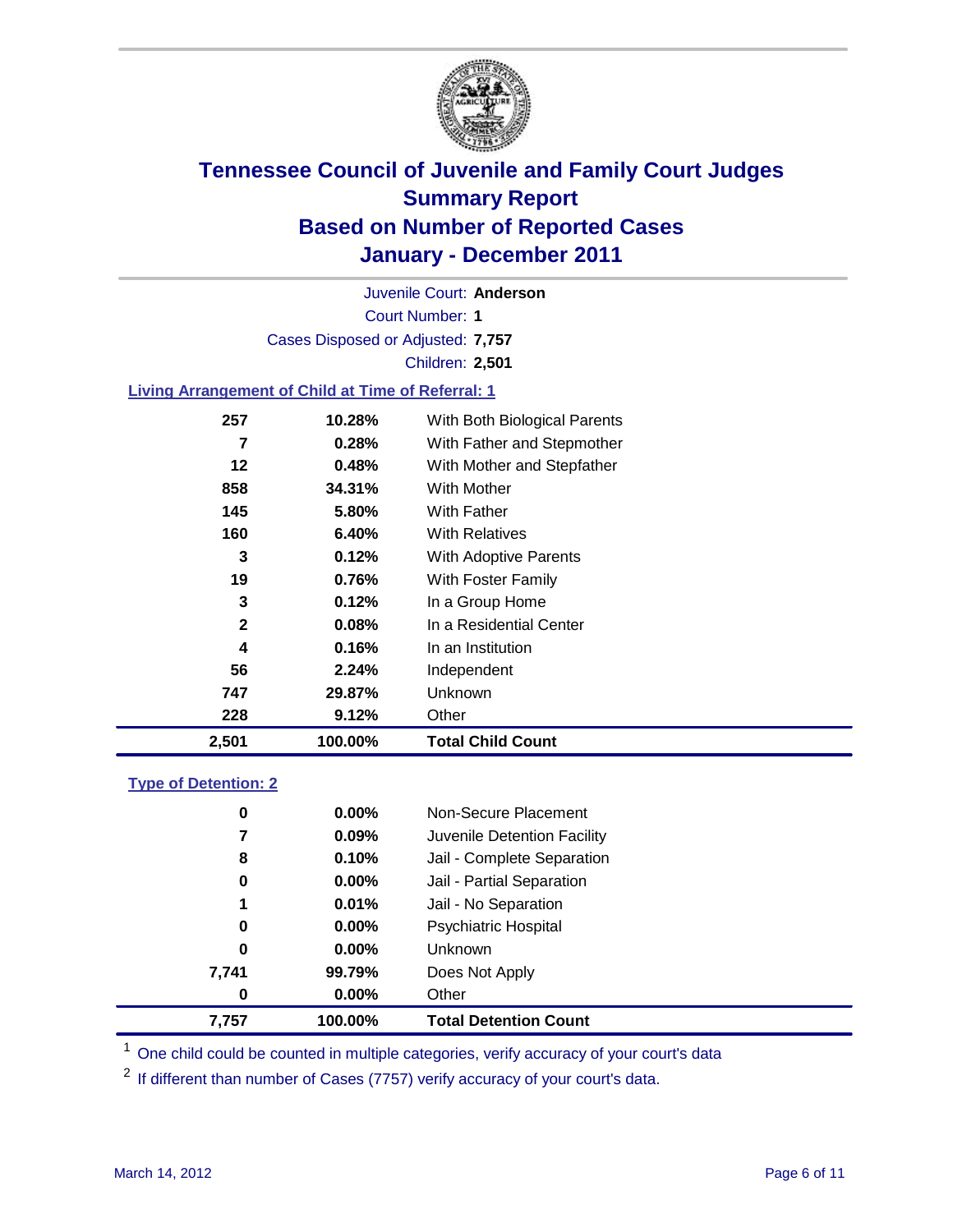

|                                                    | Juvenile Court: Anderson          |                                      |  |  |  |
|----------------------------------------------------|-----------------------------------|--------------------------------------|--|--|--|
|                                                    | <b>Court Number: 1</b>            |                                      |  |  |  |
|                                                    | Cases Disposed or Adjusted: 7,757 |                                      |  |  |  |
|                                                    |                                   | <b>Children: 2,501</b>               |  |  |  |
| <b>Placement After Secure Detention Hearing: 1</b> |                                   |                                      |  |  |  |
| $\mathbf 0$                                        | 0.00%                             | Returned to Prior Living Arrangement |  |  |  |
| $\bf{0}$                                           | 0.00%                             | Juvenile Detention Facility          |  |  |  |
| 0                                                  | 0.00%                             | Jail                                 |  |  |  |
| 0                                                  | 0.00%                             | Shelter / Group Home                 |  |  |  |
| 0                                                  | 0.00%                             | <b>Foster Family Home</b>            |  |  |  |
| 0                                                  | 0.00%                             | Psychiatric Hospital                 |  |  |  |
| U                                                  | 0.00%                             | Unknown                              |  |  |  |
| 7,752                                              | 99.94%                            | Does Not Apply                       |  |  |  |
| 5                                                  | 0.06%                             | Other                                |  |  |  |
| 7,757                                              | 100.00%                           | <b>Total Placement Count</b>         |  |  |  |
|                                                    |                                   |                                      |  |  |  |
| <b>Intake Actions: 2</b>                           |                                   |                                      |  |  |  |
| 2,497                                              | 29.32%                            | <b>Petition Filed</b>                |  |  |  |
| 2                                                  | 0.02%                             | <b>Motion Filed</b>                  |  |  |  |
| 222                                                | 2.61%                             | <b>Citation Processed</b>            |  |  |  |
| 0                                                  | 0.00%                             | Notification of Paternity Processed  |  |  |  |
| 5,754                                              | 67.56%                            | Scheduling of Judicial Review        |  |  |  |
| 0                                                  | 0.00%                             | Scheduling of Administrative Review  |  |  |  |
| 0                                                  | 0.00%                             | Scheduling of Foster Care Review     |  |  |  |
| $\bf{0}$                                           | 0.00%                             | Unknown                              |  |  |  |
| 4                                                  | 0.05%                             | Does Not Apply                       |  |  |  |
| 38                                                 | 0.45%                             | Other                                |  |  |  |
| 8,517                                              | 100.00%                           | <b>Total Intake Count</b>            |  |  |  |

<sup>1</sup> If different than number of Cases (7757) verify accuracy of your court's data.

<sup>2</sup> If different than number of Referral Reasons (8517), verify accuracy of your court's data.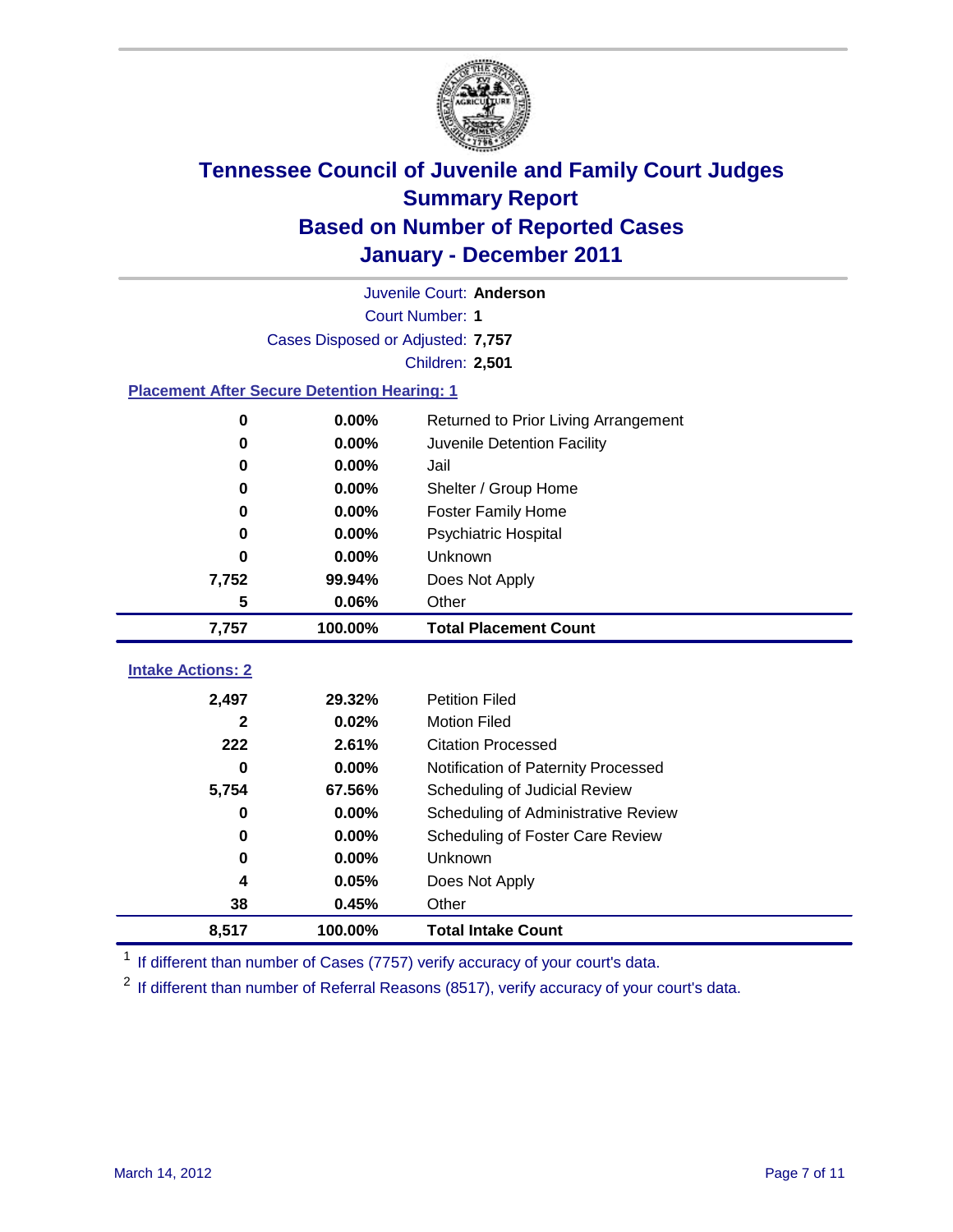

Court Number: **1** Juvenile Court: **Anderson** Cases Disposed or Adjusted: **7,757** Children: **2,501**

#### **Last Grade Completed by Child: 1**

|          | 100.00% | <b>Total Child Count</b>     |
|----------|---------|------------------------------|
| 497      | 19.87%  | Other                        |
| 627      | 25.07%  | Unknown                      |
| 28       | 1.12%   | <b>Never Attended School</b> |
| $\bf{0}$ | 0.00%   | Graduated                    |
| 0        | 0.00%   | <b>GED</b>                   |
| 0        | 0.00%   | Non-Graded Special Ed        |
| 16       | 0.64%   | 12th Grade                   |
| 156      | 6.24%   | 11th Grade                   |
| 181      | 7.24%   | 10th Grade                   |
| 119      | 4.76%   | 9th Grade                    |
| 134      | 5.36%   | 8th Grade                    |
| 81       | 3.24%   | 7th Grade                    |
| 65       | 2.60%   | 6th Grade                    |
| 42       | 1.68%   | 5th Grade                    |
| 37       | 1.48%   | 4th Grade                    |
| 14       | 0.56%   | 3rd Grade                    |
| 56       | 2.24%   | 2nd Grade                    |
| 53       | 2.12%   | 1st Grade                    |
| 54       | 2.16%   | Kindergarten                 |
| 38       | 1.52%   | Preschool                    |
| 303      | 12.12%  | Too Young for School         |
|          | 2,501   |                              |

### **Enrolled in Special Education: 1**

| 0     | $0.00\%$ | Yes                      |
|-------|----------|--------------------------|
| 401   | 16.03%   | No                       |
| 2,100 | 83.97%   | Unknown                  |
| 2,501 | 100.00%  | <b>Total Child Count</b> |

One child could be counted in multiple categories, verify accuracy of your court's data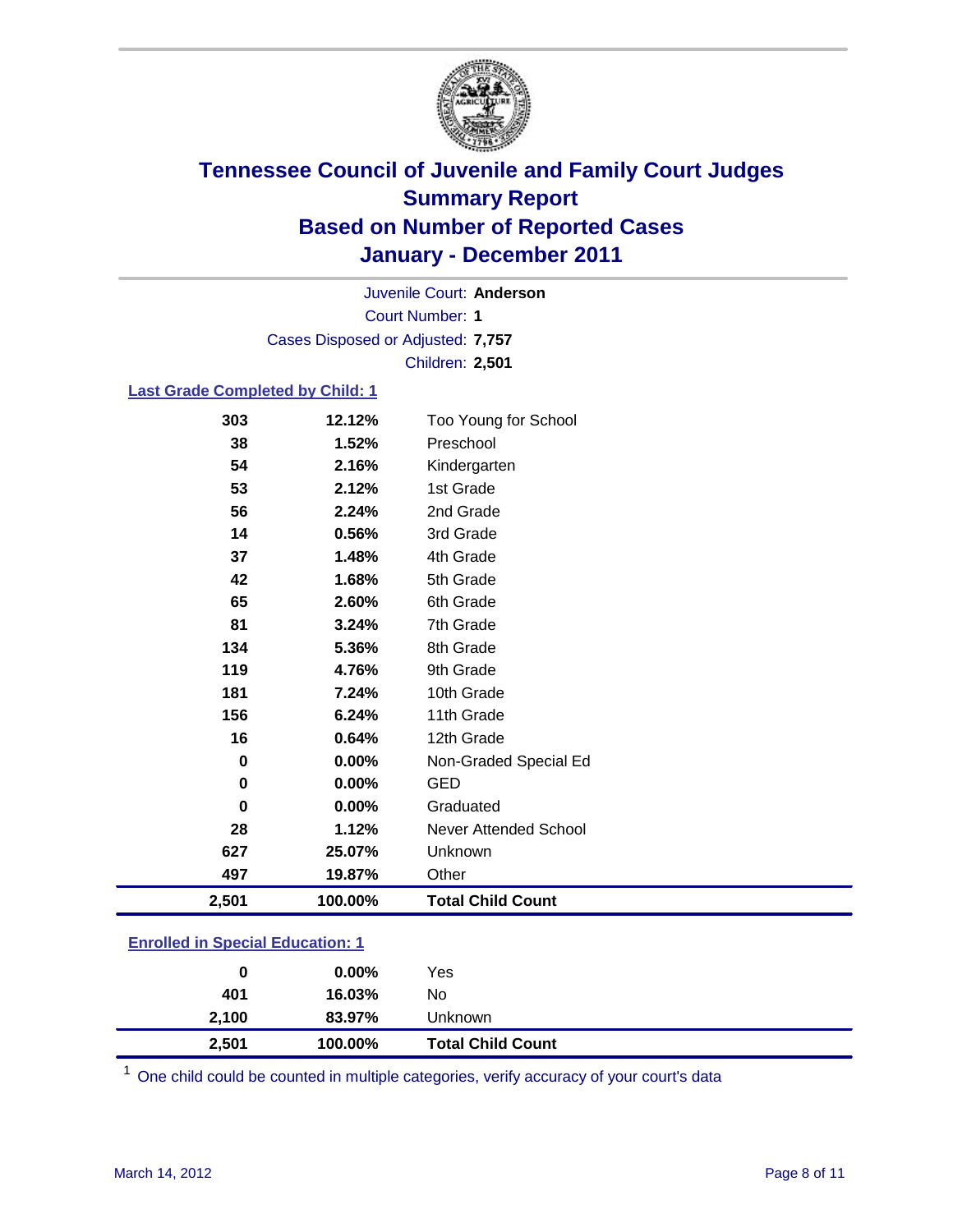

|                              | Juvenile Court: Anderson          |                           |  |  |  |
|------------------------------|-----------------------------------|---------------------------|--|--|--|
|                              | Court Number: 1                   |                           |  |  |  |
|                              | Cases Disposed or Adjusted: 7,757 |                           |  |  |  |
|                              | <b>Children: 2,501</b>            |                           |  |  |  |
| <b>Action Executed By: 1</b> |                                   |                           |  |  |  |
| 5,516                        | 64.76%                            | Judge                     |  |  |  |
| 3,001                        | 35.24%                            | Magistrate                |  |  |  |
| 0                            | $0.00\%$                          | <b>YSO</b>                |  |  |  |
| 0                            | $0.00\%$                          | Other                     |  |  |  |
| 0                            | 0.00%                             | Unknown                   |  |  |  |
| 8,517                        | 100.00%                           | <b>Total Action Count</b> |  |  |  |

### **Formal / Informal Actions: 1**

| 535          | 6.28%    | Dismissed                                        |
|--------------|----------|--------------------------------------------------|
| 24           | 0.28%    | Retired / Nolle Prosequi                         |
| 216          | 2.54%    | <b>Complaint Substantiated Delinquent</b>        |
| 23           | 0.27%    | <b>Complaint Substantiated Status Offender</b>   |
| 25           | 0.29%    | <b>Complaint Substantiated Dependent/Neglect</b> |
| 5            | $0.06\%$ | <b>Complaint Substantiated Abused</b>            |
| 0            | $0.00\%$ | <b>Complaint Substantiated Mentally III</b>      |
| 137          | 1.61%    | Informal Adjustment                              |
| 9            | 0.11%    | <b>Pretrial Diversion</b>                        |
| 2            | 0.02%    | <b>Transfer to Adult Court Hearing</b>           |
| 0            | $0.00\%$ | Charges Cleared by Transfer to Adult Court       |
| 3,580        | 42.03%   | <b>Special Proceeding</b>                        |
| 0            | $0.00\%$ | <b>Review Concluded</b>                          |
| $\mathbf{2}$ | $0.02\%$ | Case Held Open                                   |
| 3,959        | 46.48%   | Other                                            |
| 0            | $0.00\%$ | Unknown                                          |
| 8,517        | 100.00%  | <b>Total Action Count</b>                        |

<sup>1</sup> If different than number of Referral Reasons (8517), verify accuracy of your court's data.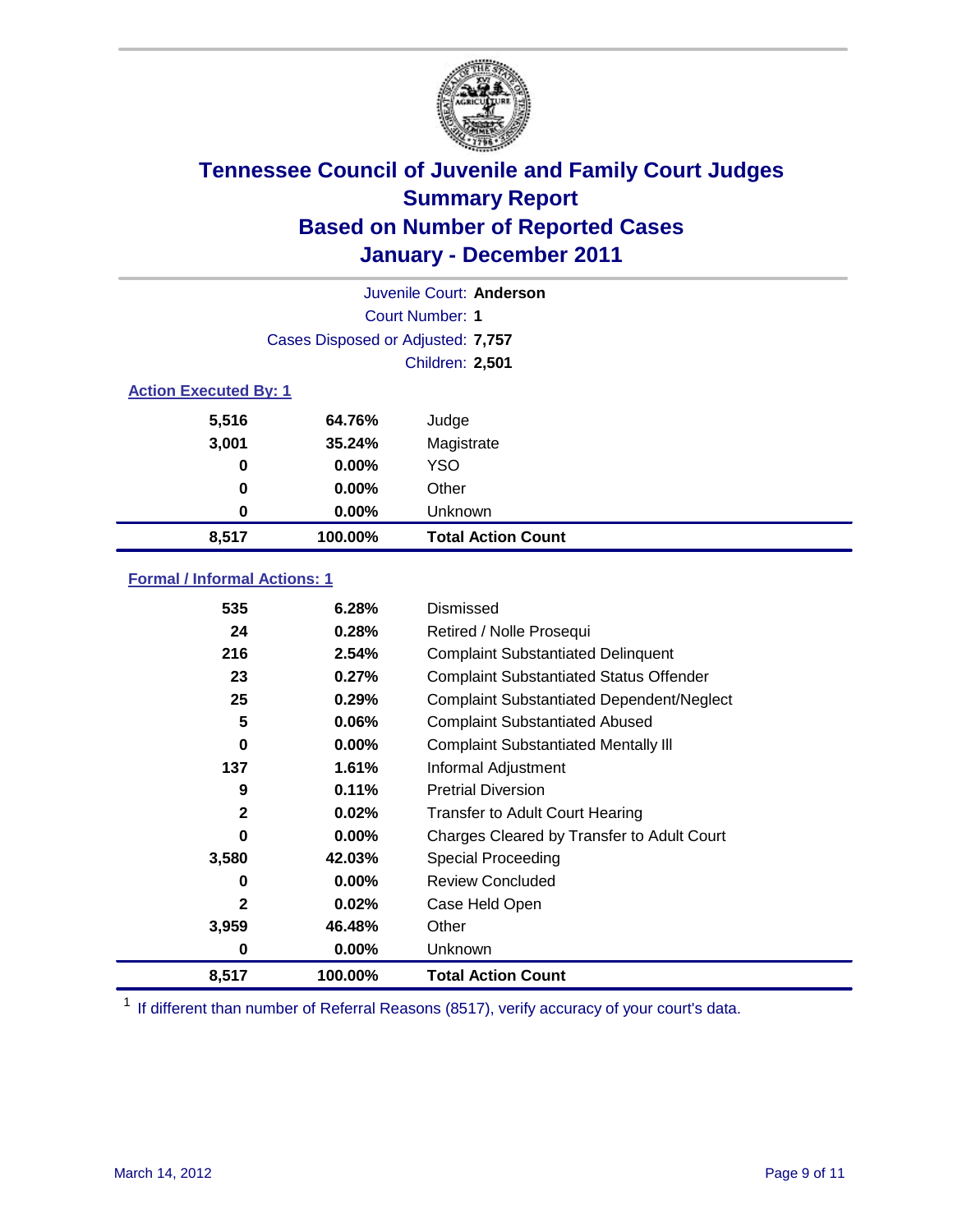

|                       |                                   | Juvenile Court: Anderson                              |
|-----------------------|-----------------------------------|-------------------------------------------------------|
|                       |                                   | <b>Court Number: 1</b>                                |
|                       | Cases Disposed or Adjusted: 7,757 |                                                       |
|                       |                                   | <b>Children: 2,501</b>                                |
| <b>Case Outcomes:</b> |                                   | There can be multiple outcomes for one child or case. |
| 672                   | 6.38%                             | <b>Case Dismissed</b>                                 |
| 23                    | 0.22%                             | Case Retired or Nolle Prosequi                        |
| 0                     | 0.00%                             | Warned / Counseled                                    |
| 7                     | 0.07%                             | <b>Held Open For Review</b>                           |
| 103                   | 0.98%                             | Supervision / Probation to Juvenile Court             |
| 0                     | 0.00%                             | <b>Probation to Parents</b>                           |
| 0                     | 0.00%                             | Referral to Another Entity for Supervision / Service  |
| 26                    | 0.25%                             | Referred for Mental Health Counseling                 |
| 53                    | 0.50%                             | Referred for Alcohol and Drug Counseling              |
| 0                     | 0.00%                             | <b>Referred to Alternative School</b>                 |
| 10                    | 0.09%                             | Referred to Private Child Agency                      |
| 20                    | 0.19%                             | Referred to Defensive Driving School                  |
| 17                    | 0.16%                             | Referred to Alcohol Safety School                     |
| 14                    | 0.13%                             | Referred to Juvenile Court Education-Based Program    |
| 0                     | 0.00%                             | Driver's License Held Informally                      |
| 0                     | 0.00%                             | <b>Voluntary Placement with DMHMR</b>                 |
| 0                     | 0.00%                             | <b>Private Mental Health Placement</b>                |
| 0                     | 0.00%                             | <b>Private MR Placement</b>                           |
| 25                    | 0.24%                             | Placement with City/County Agency/Facility            |
| 0                     | 0.00%                             | Placement with Relative / Other Individual            |
| 20                    | 0.19%                             | Fine                                                  |
| 161                   | 1.53%                             | <b>Public Service</b>                                 |
| 62                    | 0.59%                             | Restitution                                           |
| 0                     | 0.00%                             | <b>Runaway Returned</b>                               |
| 15                    | 0.14%                             | No Contact Order                                      |
| $\pmb{0}$             | 0.00%                             | Injunction Other than No Contact Order                |
| 6                     | 0.06%                             | <b>House Arrest</b>                                   |
| 52                    | 0.49%                             | <b>Court Defined Curfew</b>                           |
| 84                    | 0.80%                             | Dismissed from Informal Adjustment                    |
| 17                    | 0.16%                             | <b>Dismissed from Pretrial Diversion</b>              |
| 72                    | 0.68%                             | Released from Probation                               |
| 4                     | 0.04%                             | <b>Transferred to Adult Court</b>                     |
| 1                     | 0.01%                             | <b>DMHMR Involuntary Commitment</b>                   |